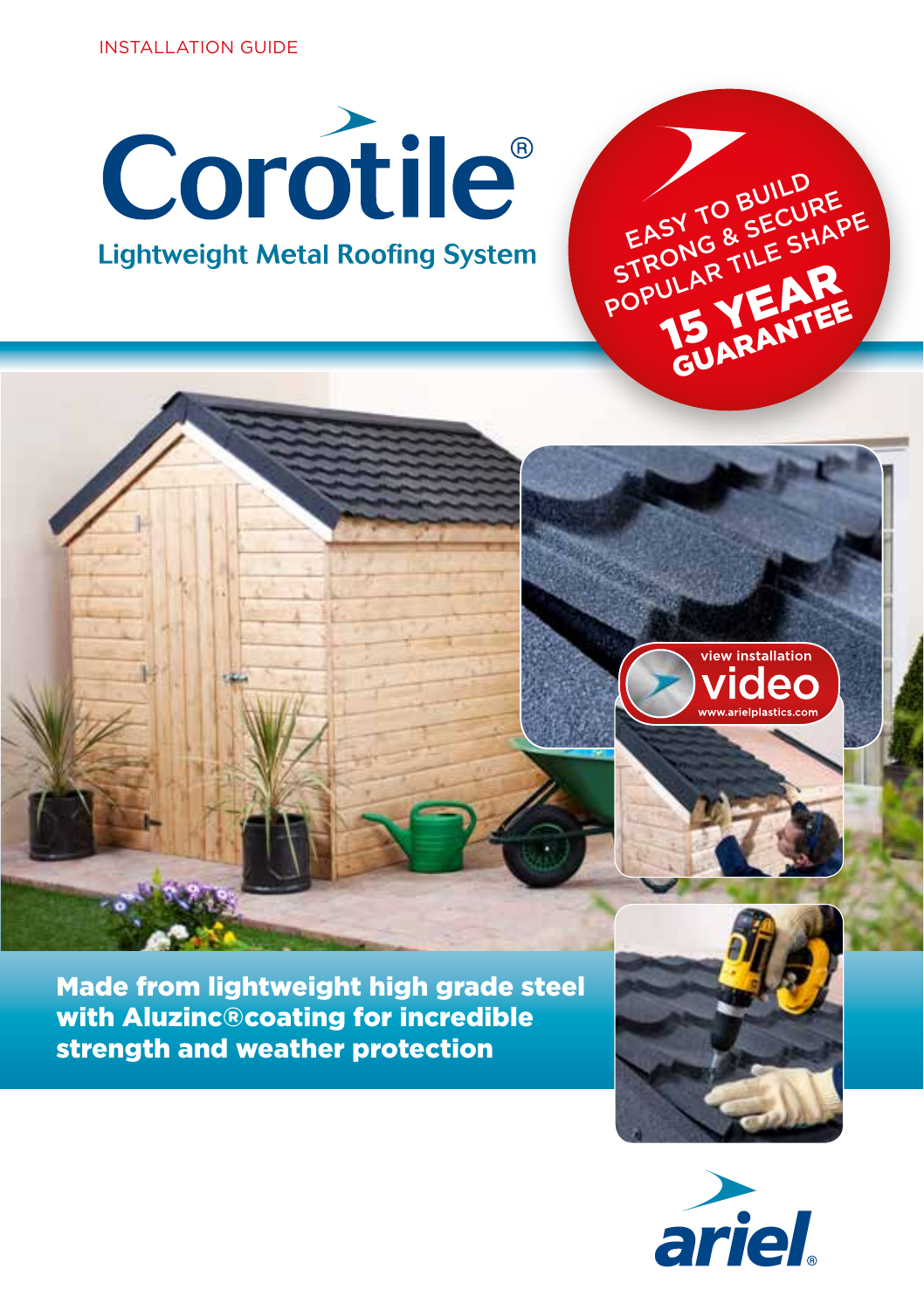

Once you have planned your roof, simply follow this step by step guide. You only need a power screwdriver and a metal or nibbling shear (for finishing touches) to install your roof. Corotile's unique system involves no difficult cutting or bending.



# So quick and easy to build...

Corotile parts simply overlap - with no wastage

Corotile's distinct profile and charcoal colourway can enhance a wide variety of small building projects, from our beloved toolsheds to the popular garden office.

Installation is easy and quick. There is no need to cut, and there is all you need including barge boards, ridges, end caps and fixings.

## IMPORTANT

These instructions are guidelines only and do not include all the appropriate equipment which should be used in accordance with safety regulations.

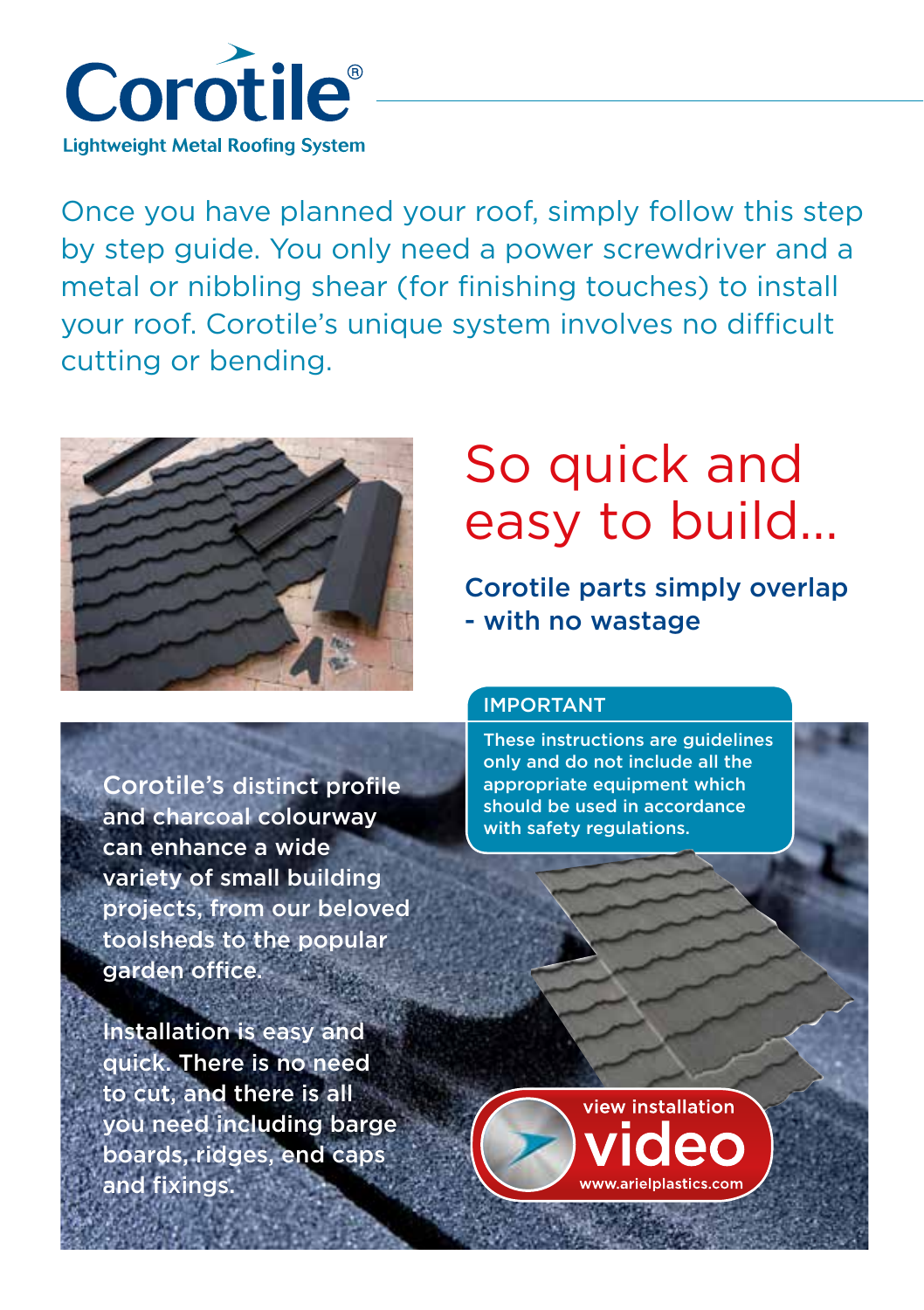

## Attach Barge Boards

Firstly fix the Barge Boards to all sides of the roof. Align with the existing roof boarding at the eaves and align flush at the ridge. Overlap the Barge Boards as required giving a minimum of 25mm overlap. To fix into place, screw the special screw and washer fittings into sides of each Barge Board at overlaps and centres.

Use 3 fittings for each Barge Board including overlaps - see fig. 7 for positioning.





## Set out first row of Tile Sheets

Laying right over the left, set out the first row of Tile Sheets horizontally across the roof at the eaves, centering the Tile Sheets to allow equal gutters up to a maximum of 75mm either side. Lay the last Tile Sheet in the row by simply overlapping it as required - there is no need to cut.

Please note: only overlap Tile Sheets by full pan widths and depths. Do not fix into position at this point.





## Set out the Tile Sheets vertically

Allow a 50mm gap at the ridge (for the Ridge Cap) and an adequate overhang at the eaves.

Set out the number of Tile Sheets and overlapping required for the vertical using full pan widths and depths.





## Fixing the Tile Sheets

Start fixing the first complete row of Tile Sheets at the eaves into position. Working from left to right, fix each Tile Sheet by using the special screw and washer fixings fixed securely into the centre of the pans and near to the joins. Please refer to fig. 7 for recommended fixing positions. Once the first row is secure, progress to place and fix the next row up of Tile Sheets into postion. Align each tile with the row below, lay right over left and overlap with a full Tile Sheet at the end of the row.

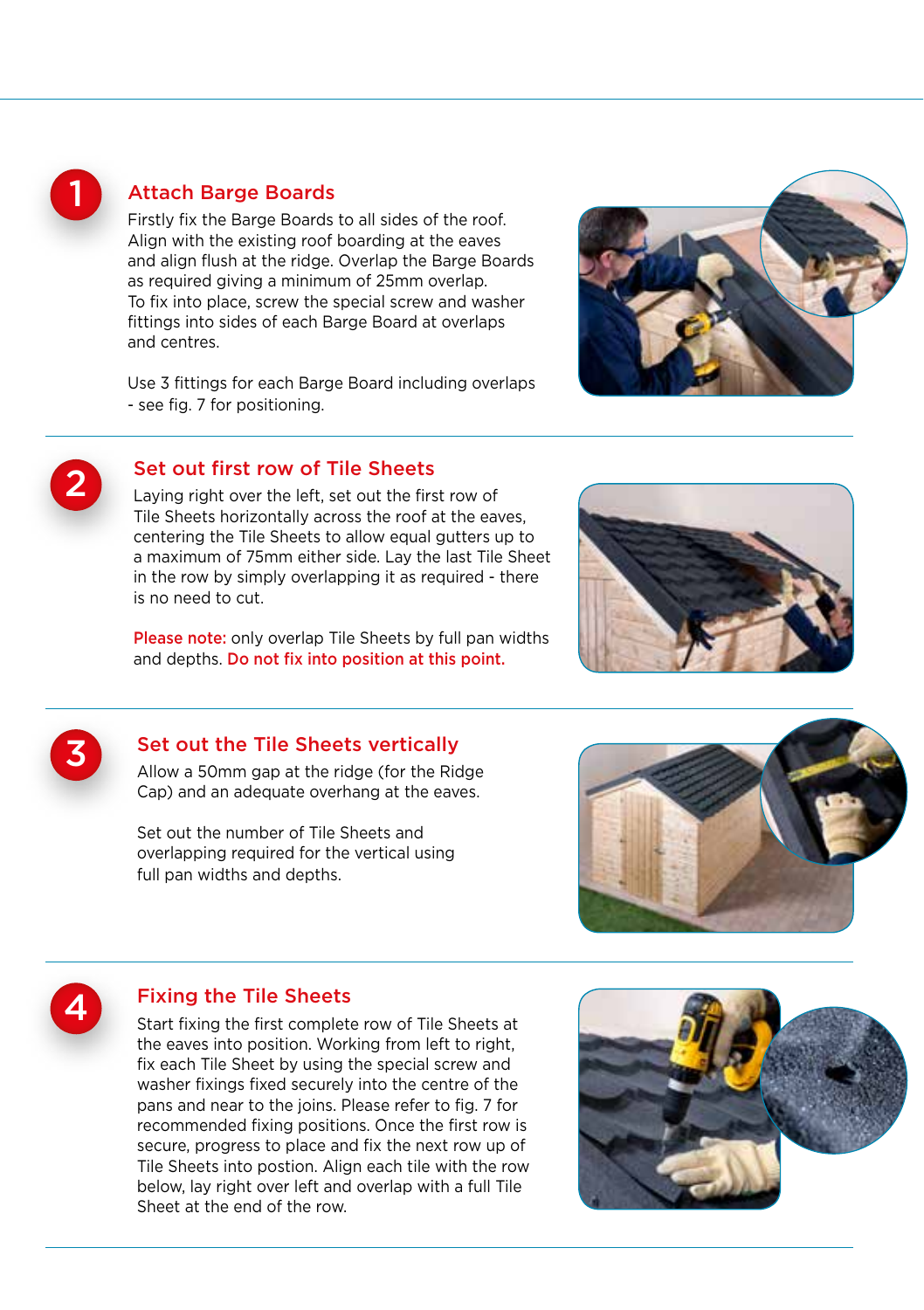

5

## Attach Ridge End Caps

Once all the Tile Sheets have been fixed securely into position, you are now ready to attach the Ridge End Caps and Ridge. Place Ridge End Caps into position centering on the apex of the roof and fix a screw and washer fixing into the centre as shown. Bend over both of the ears in order to underlap the Ridge Cap when fitted.





7

# Attach the Ridge Cap

Put the first Ridge Cap into place flush with the end of the Barge Board and Ridge End Cap. Fix using the screw and washer fixings attached securely into the Barge Boards at the end, and then along the length down into the flange of the Tile Sheet underneath. Overlap the next Ridge Cap and fix a screw and washer fixing through both sections.

Repeat along the length of the ridge using a full Ridge Cap at the other end. See fig. 7 for fixing positions.



# Fixing Positions

Sheet sequence

Screw and washer fixing

Allow for 75mm gutter

Use this example as a guide for the fixing positions. We recommend using 9 fixings per Tile Sheet and 3 fixings per Barge Board including overlap. Recommended minimum roof pitch of 10°.

1



The roof example illustrated has 8 Tile Sheets per pitch: 4 horizontal with overlap = 17 pans wide 2 vertical with no overlap = 14 pans deep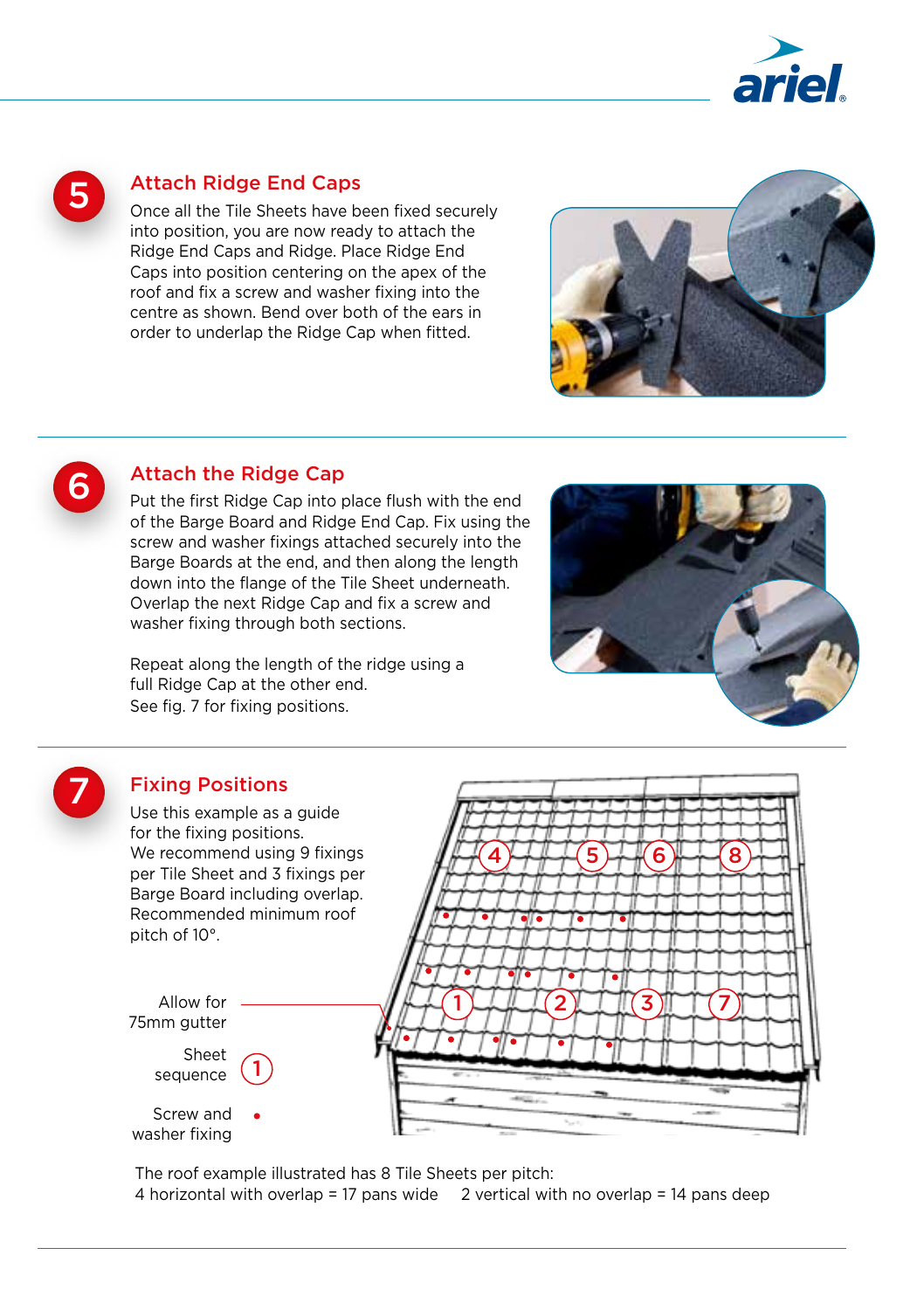

### Corotile Sheet (5 x 7 tile pattern)



860mm

Barge Boards



Ridge End Caps





Screw and Washer Fixings



#### How does it work?

Each component is designed to overlap and be screw-fixed together. You can fit any size of roof by overlapping the tile sheets by any combination of full tile widths, both vertically and horizontally. Barge Boards can be overlapped to fit any length at the eaves, and provide a watercourse underneath the tiles. Similarly Ridges can overlap to accommodate any length. Ridge End Caps are used to finish off at the ridge ends. All the pieces are designed to be screwed down using special waterproof fixings.

#### What can Corotile be installed on top of?

Always work on a sturdy nailable base, tile battens or purlins. For battens set out at 480mm from front of batten to front of battens. We recommend using a good quality underlay. In the case of refurbishment, an existing roof covering (eg. bitumen sheets or shingle tiles) need not be pulled down, it can serve as an underlay.

#### Do I need a heavy roof structure?

No. Corotile is incredibly light, weighing only 6kg/m² so there is no need for excessive roof structures.

#### Is a Corotile roof easy to plan?

Yes. Every Corotile Tile Sheet has 35 tiles: 5 tiles in the width and 7 tiles in the depth. Simply work out the number of sheets you will need to cover your roof area, using the dimensions on the left. There is no need to cut as each Corotile tile sheet can be overlapped by using a full tile shape both in width and in depth (overlap one, two, three, four tiles etc as required).

#### What tools do I need?

You only need a power screwdriver and a metal or nibbling shear (for finishing touches) to install your roof. Corotile's unique system involves no cutting or bending.

#### What is Corotile made of?

Each component is made from high grade steel, primed with a water-based acrylic and coated with Aluzinc® (55% Aluminium, 45% Zinc) and bonded with coloured stone granules. The result is incredibly strong, lightweight and resistant roofing that will withstand fire, storm, hail and snow. It is also resistant to corrrosive atmospheric conditions.

#### Should I allow for wastage?

There is no need. If you plan correctly there should be no wastage at all.

#### How long does it last and is it guaranteed?

A Corotile roof is expected to last in excess of 20 years and comes with a 15 year no-quibble guarantee (subject to adherance of installation instructions).

#### Where can I buy Corotile?

Corotile is exclusively available from Ariel Plastics Ltd. through local merchants and builders providers.